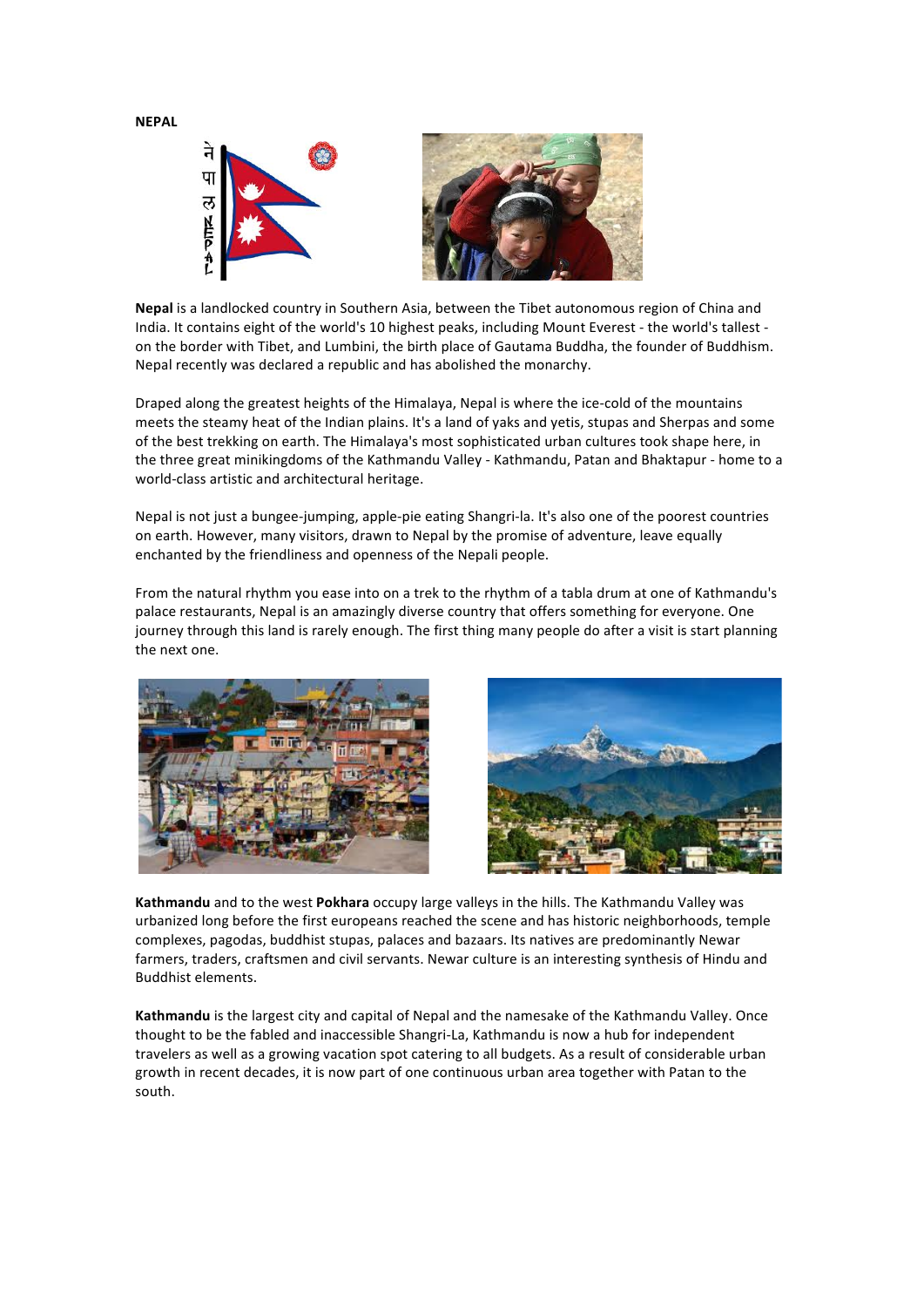

Boudhanath (also known as Boudha, pronounced 'Bo-da') is located 7 km East/Northeast of Kathmandu & home to one of the largest Buddhist *stupas* in the world, built during the 5th century AD.

For centuries, Boudhanath has been an important place of pilgrimage and meditation for Tibetan Buddhists & local Nepalis. It is located on what was a major trade route between Nepal & Tibet. Many traveling merchants used it as a resting place. It is also a popular tourist site. In 1979, Boudha became a UNESCO World Heritage Site. The Great Stupa of Boudhanath is the focal point of the district. There are at least 29 Tibetan Gompas (Monasteries & Nunneries) around Boudhanath. The culture is very much Himalayan with a strong presence of Tibetans & Sherpas, as can be evidenced by the number of restaurants selling *momos*, *thukpa* & other Tibetan favorites. Many maroon clad Tibetan Buddhist monks & nuns can be seen walking around Boudha, especially at the Stupa. As a daily ritual, many people walk three or more times around the stupa while repeating the mantra 'Om Mani Padme Hum' either quietly or aloud. During the days of & surrounding the full moons, the air is often thick with incense & mantras sung by monks, & the number of people visiting the Stupa increases significantly, along with the intensity of their mantras & prayers. Boudha is a fascinating & very spiritual area. Most of the restaurants & shops are closed by 8 pm.



**Swayambhu**- A large stupa, highly revered in Nepal, and one of the most sacred Buddhist sites in the country. It offers great views over the city, and no lack of monkeys. It's a 20-30 minute walk from Thamel, or take a taxi or rickshaw. Pay Rs 200 (July 2010) to enter at the front steps or slip in free on the ramp on the south side. As with the Boudha Stupa, there's no shortage of Buddhist and Tibetaninspired trinkets for sale. There are also drinks for sale at the top, and at least one small restaurant selling momos. For those that have their own transport or have difficulty climbing stairs there is a parking lot at the back entrance that significantly reduces the amount of stairs that need to be climbed to gain access to the main compound.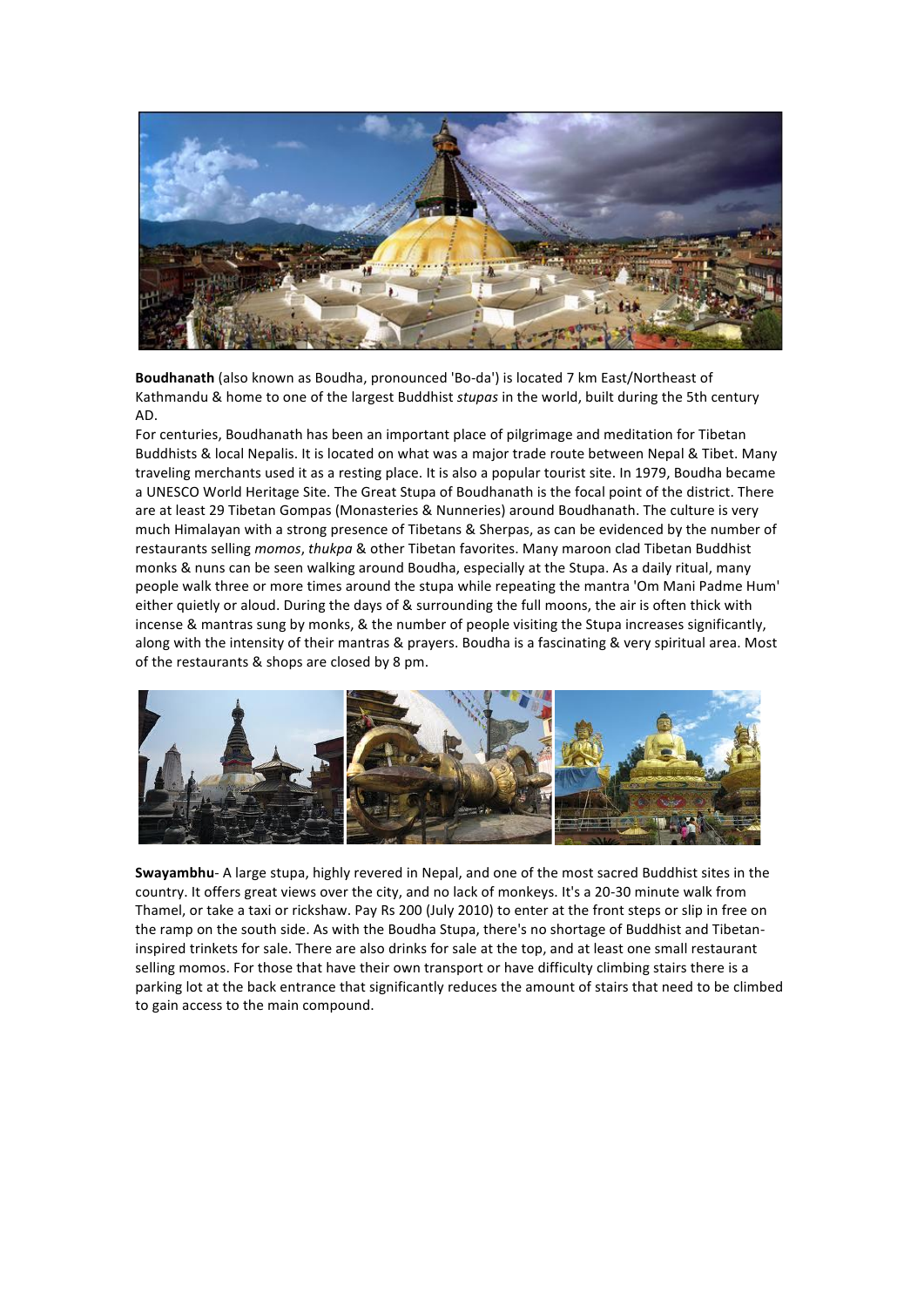



Pokhara is the third largest city in Nepal. It is the starting point for most of the treks in the Annapurna area. It is considered by many to be the most beautiful place in the whole wide world.

Pokhara has fewer urban points of interest but outstanding views of the nearby Annapurna Himalaya. Pokhara's Newar population is confined to bazaars. Elsewhere upper caste Hindus dominate, whose ancestors probably were Khas peoples from far western Nepal. Both valleys offer excellent opportunities to experience Nepal without strenuous trekking. Narrower valleys along streams and rivers are important rice-growing centers in the hills.



**Muktinath** is a sacred place both for Hindus and Buddhists located in Muktinath Valley at an altitude of 3,710 meters at the foot of the Thorong La mountain pass (part of the Himalayas), Mustang district, Nepal. The site is close to the village of Ranipauwa, which sometimes mistakenly is called Muktinath as well.

The Buddhists call the sacred temple Chumig Gyatsa, which in Tibetan means 'Hundred Waters'. For Tibetan Buddhists, Muktinath-Chumig Gyatsa is a very important place of Dakinis, goddesses known as Sky Dancers and one of the 24 Tantric places. They understand the murti to be a manifestation of Avalokitesvara.

### **Getting there**

[Flight Itineraries]

### **Entering the country**

Nepal is a traveler-friendly country and arrival is straightforward. All entry points to Nepal offer visas on arrival and money exchange.

#### **By plane**

Kathmandu's **Tribhuvan International Airport** (IATA: KTM), is the largest, and only international airport in Nepal. Most flights to Kathmandu arrive via Delhi, gulf countries (UAE & Qatar), or Bangkok, and of the remaining only a few originate from outside Asia. International airlines serving Kathmandu: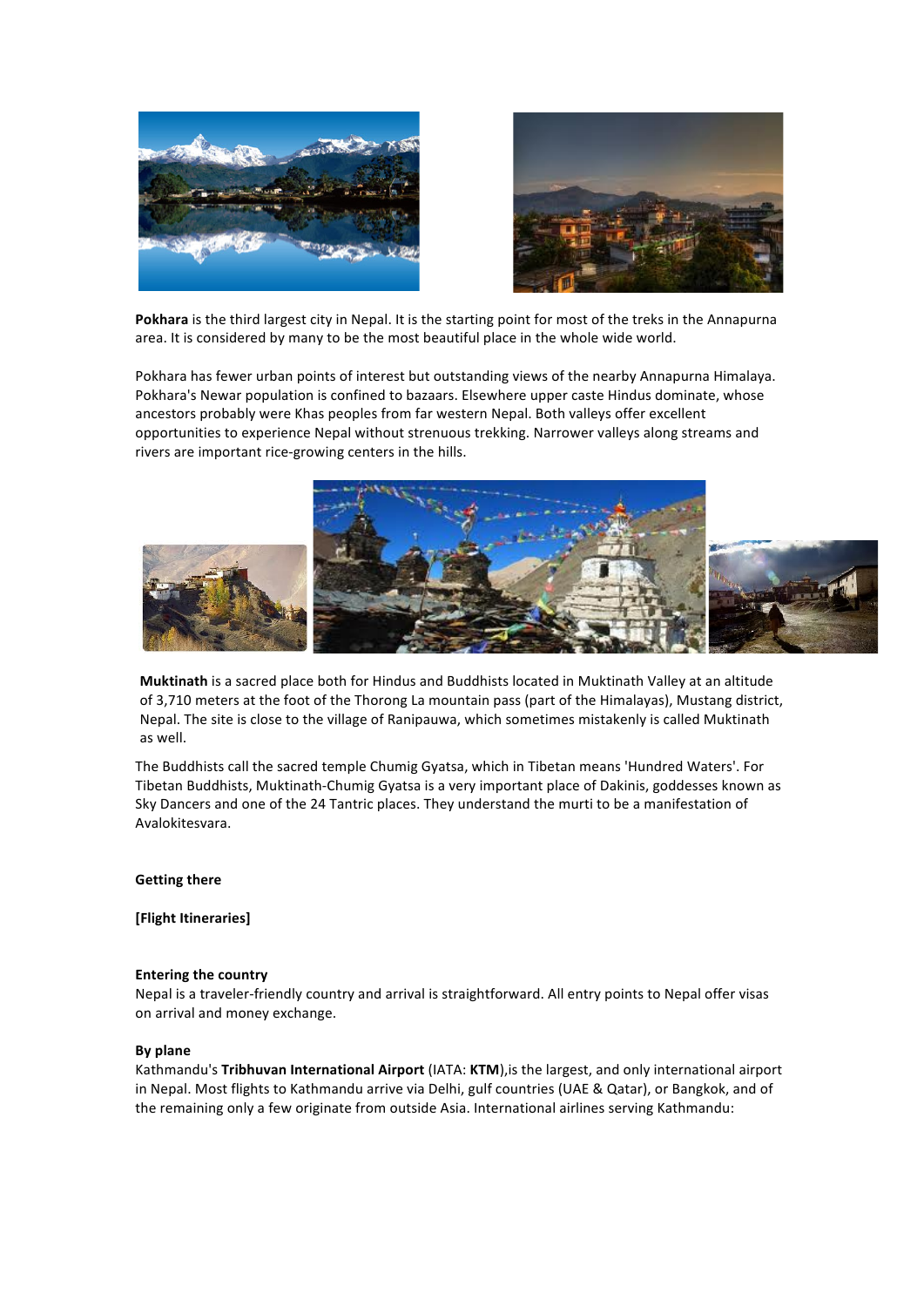

# **To and from airport**

Many hotel and guest houses offer complimentary pick up and delivery from the airport. Taxis are also available. As always, negotiate the price beforehand with the driver. A taxi ride to Thamel or Boudha should not exceed 300 NPR. Otherwise, order a taxi at the pre-paid booth inside the airport, which costs 600 NPR (May 2011). A pre-paid from the taxi stand outside the domestic terminal costs NPR450 to Thamel (April 2011). Both these fees are more than the meter rate, but saves the hassle of long negotiations. When booking a prepaid taxi dont give the recipt to the driver until you are at your destination and you are satisfied, this is the drivers payment. If the driver asks for more money dont give it. There is no culture of tipping taxi drivers. Try not to exchange money at the airport. Money changers at the airport not only charge service charge but also offer a lower rate than is offered in Thamel or elsewhere in town. Don't pay for a taxi at the taxi desk or at any of the drivers immediately outside the airport terminal, they're all a rip-off. They'll ask for 500nrs at least, especially if they see you're a newcomer. Simply ignore them and take your bags out and past them to the edge of the parking lot where many other drivers await. Haggling with them can get you a taxi to Thamel for around 300nrs.

### **Visa**

Tourist Visa is available on arrival for citizens of most countries at the designated land borders (see below) and at a cost of currently:

US\$ 25 for 15 days US\$ 40 for 30 days US\$ 100 for 90 days

### **Money**

There are banks in Kathmandu, Pokhara and in several other major cities that will allow you to retrieve cash from ATM or credit cards. You may be charged a service fee, depending on your bank. There are quite a number of ATMs now in those cities that are open round the clock. Although Indian currency is valid in Nepal (at an official exchange rate of 1.60 Nepalese rupees to 1 Indian rupee), the Rs. 500 and Rs. 1000 currency notes are not acceptable. Carrying 500- and 1000-Indian rupee notes is a punishable offence in Nepal. Be sure to keep all currency exchange and ATM receipts as they are required at the airport bank to convert back to your original currency. If you don't have them, they will refuse to convert your currency but they will suggest going to the Duty Free shop upstairs, even though it isn't a licensed money changer. Traveller's checks may be useful outside of the major cities.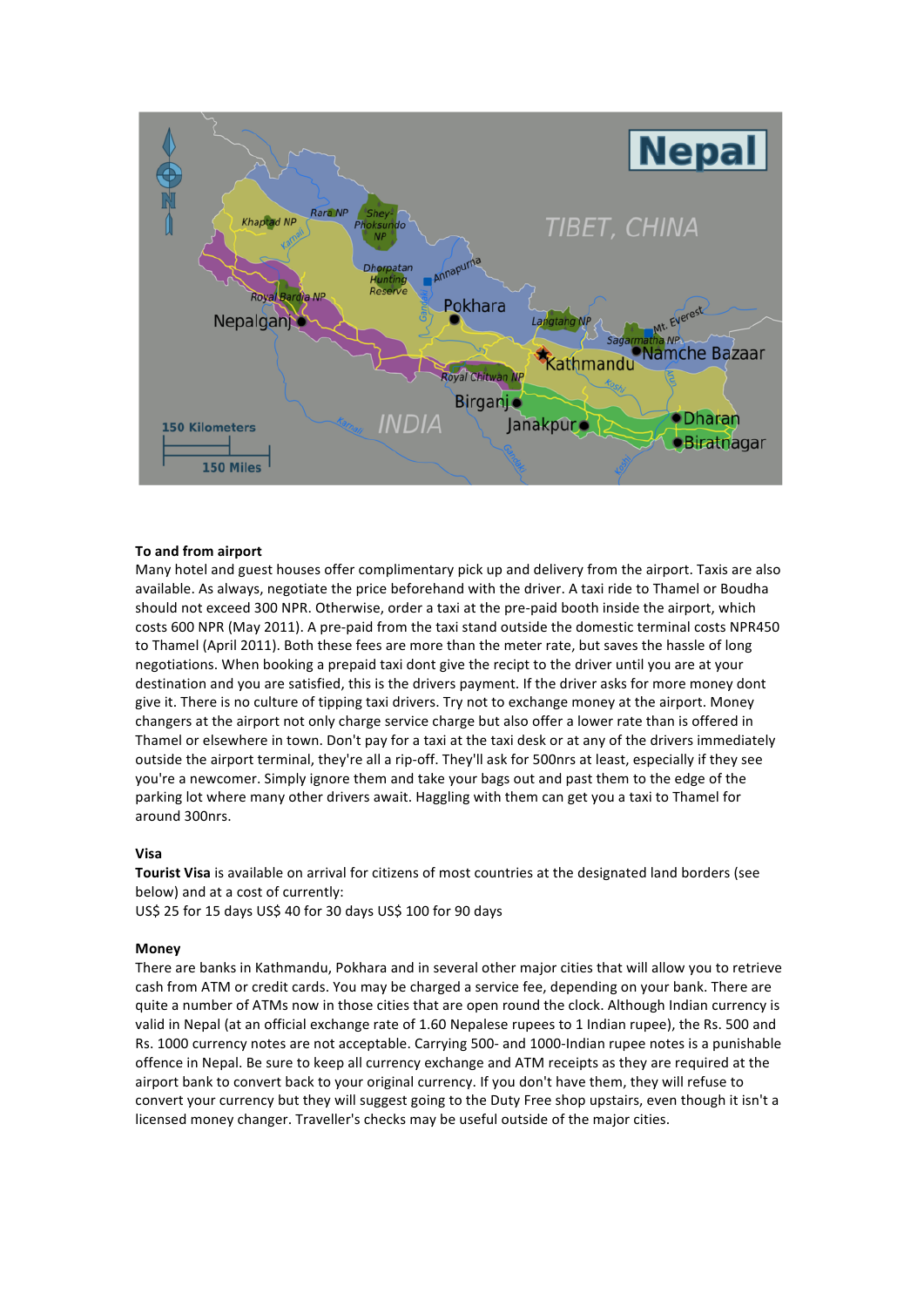### **Medical assistance and health recommendations**

Please note that you are solely responsible for your well-being for the whole duration of your travel with the KHPC Team. Please get health insurance for Nepal before you come. In case of an emergency there are doctors, dentists and hospitals, where one can go. Bring basic medicines and everything you have to use frequently. Stomach problems, flu, cough, fever and inflammations of the throat are very common. When in Nepal, please never drink tap water but either cooked water or originally bottled mineral water. You may choose to brush your teeth with cooked water also. It might be better not to eat fresh salads or drink fresh-pressed juice or drinks with ice cubes in. Do not eat fruits and vegetable without peeling or cooking it. Remember the proverb: Peel it, cook it or leave it!



### **Food**

There is an old colonial adage that says 'If you can cook it, boil it or peel it you can eat it...otherwise forget it'. Vegetables and fruit should be washed with purified or bottled water or peeled where possible. Beware of ice cream that is sold in the street or anywhere it might have melted and refrozen; if there's any doubt (eg a power cut in the last day or two) steer well clear. Undercooked meat should be avoided.

It might be better not to eat fresh salads or drink fresh-pressed juice or drinks with ice cubes in. Do not eat fruits and vegetable without peeling or cooking it.

If a place looks clean and well run and the vendor also looks clean and healthy, then the food is probably safe. In general, places that are packed with travellers or locals will be fine, while empty restaurants are questionable.

### **Weather and what to take**

The Med Camp will take place in February/March. February to April, the tail end of the dry season, is the second-best time to visit. The weather gets warmer, although the temperature in Kathmandu often drops as low as  $0^{\circ}C(32^{\circ}F)$  at night, with extreme cold at high elevations. Visibility (to see the mountains) is not as good as earlier in the dry season, but Nepal's wonderful rhododendrons and other flowers are in Technicolor bloom.

Bring layers of clothing to wear. Make sure that you bring an adequate amount of prescription medicines, necessary over the counter medications such as ibuprofen or artificial tears and/or an antibiotic cream for cuts, as well as nutrient supplements. Have your doctor recommend a basic travel medical kit for you. This might include an antibiotic for, a general antibiotic, cough medication and a syringe. You should make sure that your vaccinations are up-to-date, especially for Hepatitis. You should bring sun screen lotion, moisturizer, and lip balm and a good quality hand sanitizer, Pepto-Bismol tablets, sun hat, and oral rehydration sachets. You will be able to buy purified water for drinking, cleaning your teeth etc. A thermos bottle and a heating coil (with the proper adaptor) can be very handy, especially if you bring packets of instant soup or coffee or tea bags. The bottle and coil allow you to refresh in your hotel room. Sleeping bags are recommended for those choosing a budget or middle price hotel, or a guest house.

On the other hand you can still buy basic things everywhere in Nepal, especially in Kathmandu or Pokara. There are small grocery shops, pharmacies and souvenir shops. With some time and effort you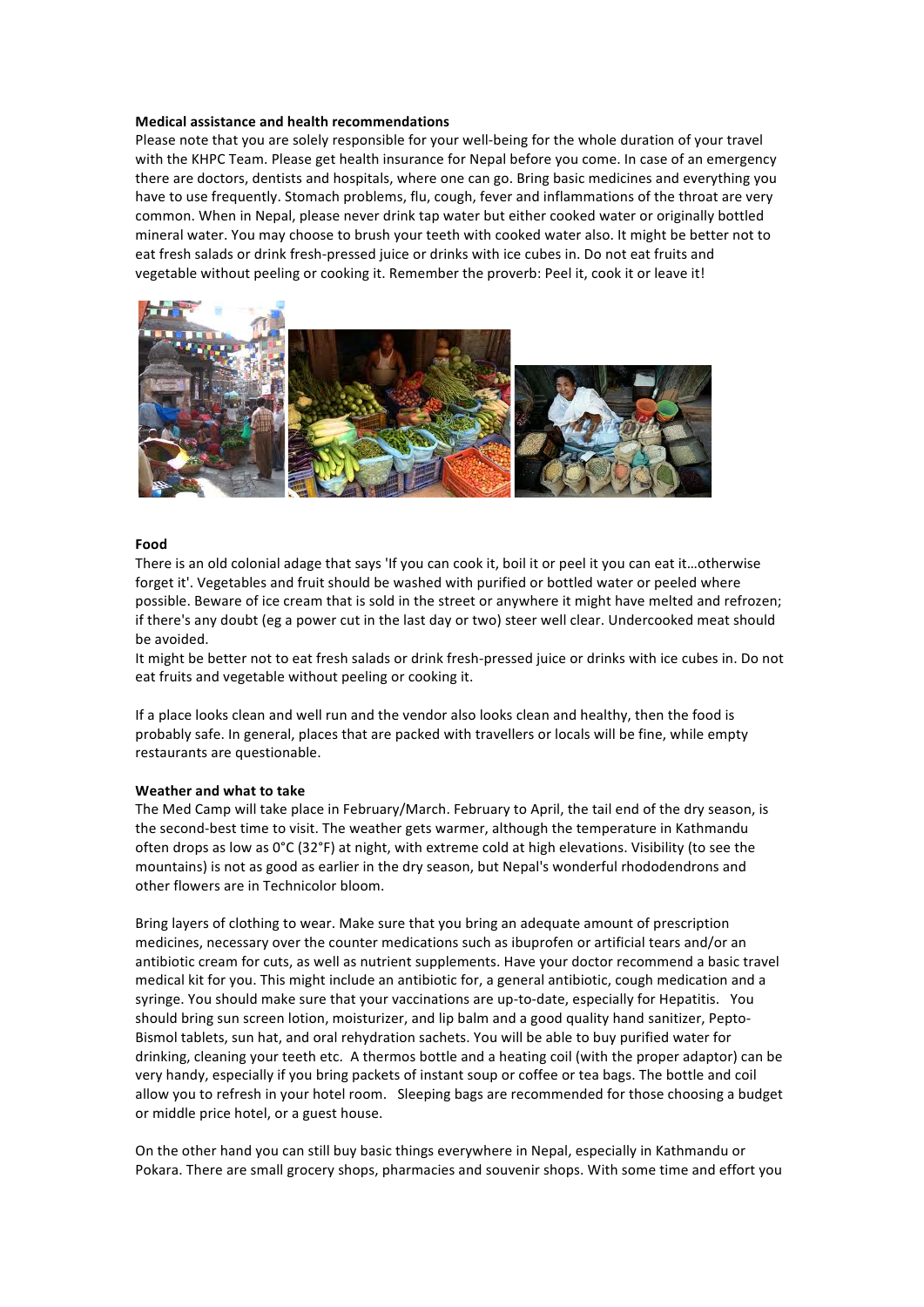can mostly get the things you want and need.



#### **Getting around**

Getting around Nepal can be a challenging business. The impossible terrain and extreme weather conditions, plus a high level of disorganisation, mean that trips rarely go exactly according to plan. On the other hand, Nepali ingenuity will usually get you to your destination in the end. Although travel can be frustrating, it also creates memorable moments by the score. Good humor, patience and snacks are essential prerequisites.

The whole gamut of transport options is available in Nepal, from hot-air balloons to elephants (it is most common to hire a taxis or Jeep or go by bus). Walking is still the most important, and the most reliable, method of getting from A to B and for moving cargo; more is carried by people in Nepal than by every other form of transport combined.

One of the major considerations when using any form of public transport is to avoid traveling during festival times, especially major ones such as Dasain and Tihar (Diwali). Buses and planes are booked solid, and forget flying if you haven't booked well in advance.

#### **Local customs**

Greet people with a warm **Namaste** (or "Namaskar" formal version - to an older or high-status person) with palms together, fingers up. It is used in place of hello or goodbye. Don't say it more than once per person, per day. The least watered down definition of the word: 'The divine in me salutes the divine in you.'

Show marked respect to elders.

Say Thank you: Dhanyabaad (DHAN-naii-bat)

Feet are considered dirty. Don't point the bottoms of your feet (or your bum!) at people, or at religious icons. In this vein, be sure not to step over a person who may be seated or lying on the ground. Be sensitive to when it is proper to remove your hat or shoes.

The left hand is considered unclean because it is used to wash after defecating. Many Nepal Hotel & Guest House toilets have bidet attachments (like a kitchen sink sprayer) for this purpose in lieu of toilet paper. It is considered insulting to touch anyone with the left hand.

**Circumambulate** temples, chortens, stupas, mani walls, etc. **clockwise**. (ie, with your right side closest to the object or respect)

When **haggling** over prices, smile, laugh, and be friendly. Be prepared to allow a reasonable profit. Don't be a miser or insult fine craftsmanship, it's much better to lament that you are too poor to afford such princely quality.

Many **Hindu temples** do not allow non-Hindus inside certain parts of the temple complex. Be aware & respectful of this fact, as these are places of worship, not tourist attractions.

Being a non-Hindu makes you moderately low **caste**, but not an untouchable. Avoid touching containers of water; let someone pour it into your drinking container. Likewise avoid touching food that others will be eating. Make sure you are invited before entering someone's house. You may only be welcome on the outer porch, or in the yard. Shoes are routinely left on the front porch or in a specific area near the front door.

Wash hands before and after eating. Touch food only with the right hand.

# **Talk**

The great biological and cultural diversity of present-day Nepal is matched by its linguistic diversity. Nepal boasts a variety of living languages many of which are remnants of the traditional Asiatic